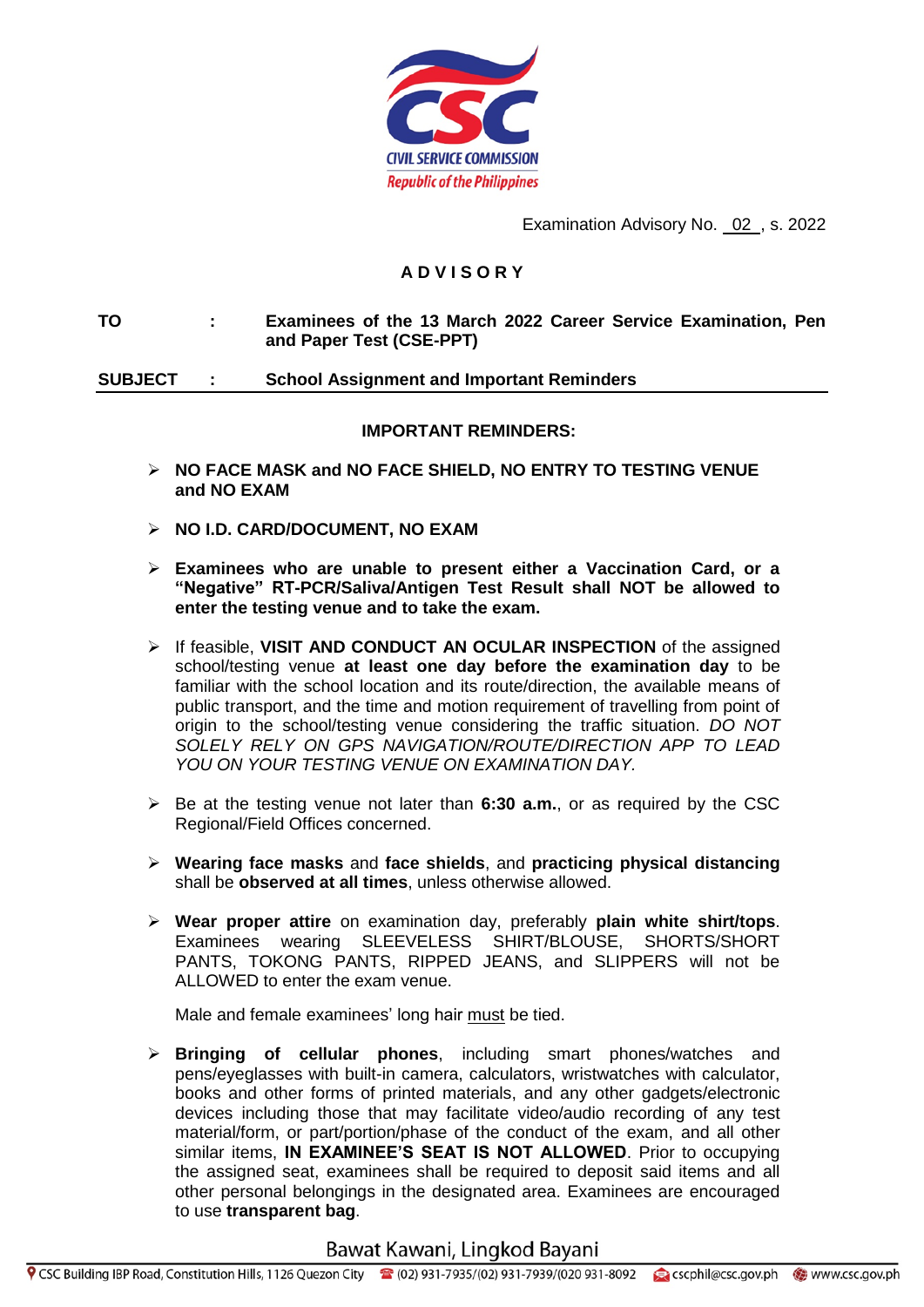- **Use of any aid in answering the test** (such as calculators; books, dictionaries and other forms of printed materials; watch calculators; cellular phones, smart phones/watches, tablets and any other gadgets; and all other similar materials/items) **is NOT allowed**.
- **Bringing** of the **test booklet outside** of the **testing room/venue** is **strictly prohibited**. The examination, or test results, of those found violating this rule shall be cancelled.

The **CSC neither holds any review class nor publishes or distributes any review material** for any civil service examination. Further, the **CSC does not accredit and has not accredited any individual, group, or review center** for the purpose of producing/publishing and/or distributing/marketing/selling any review material, and of offering and holding review sessions/classes to prospective civil service examinees. Availing of any such product/service shall be one's personal option and accountability.

## **A. TESTING VENUE (SCHOOL ASSIGNMENT)**

Examinees' testing venue or school assignment for the March 13, 2022 CSE-PPT for Professional and SubProfessional levels may be generated using ONSA or the Online Notice of School Assignment. The CSC Regional Offices (ROs), though, may also initiate/utilize individual approaches in disseminating information on school assignments of their respective examinees.

Examinees are requested to check the availability of ONSA, through the CSC website [www.csc.gov.ph,](http://www.csc.gov.ph/) by March 3, 2022.

*Disclaimer: The CSC does not recognize and cannot be held liable for posts or information found on other websites or social media platforms that are not, in any way, affiliated with, or are engaged in the unauthorized use of the name of CSC.*

To use ONSA, examinees should encode/fill in the required data in the corresponding data fields accurately, following the indicated format. Examinees may opt to have a **print-out** of their Notice of School Assignment using ONSA for their personal reference, but, this is not mandatory and is not a requirement.

If examinees **cannot access the ONSA** and/or **still do not know** their **school assignment one week before the examination day**, they should **INQUIRE DIRECTLY** with the **CSC Regional/Field Office** concerned. A complete directory of CSC regional/field offices nationwide is available at the CSC website.

On the other hand, a **link** to the *Examinee's Guide in Taking CSE-PPT* is also available through ONSA. Examinees are strongly advised to access this link, read thoroughly, and understand fully the examinee's guide to be familiar with the whole examination process.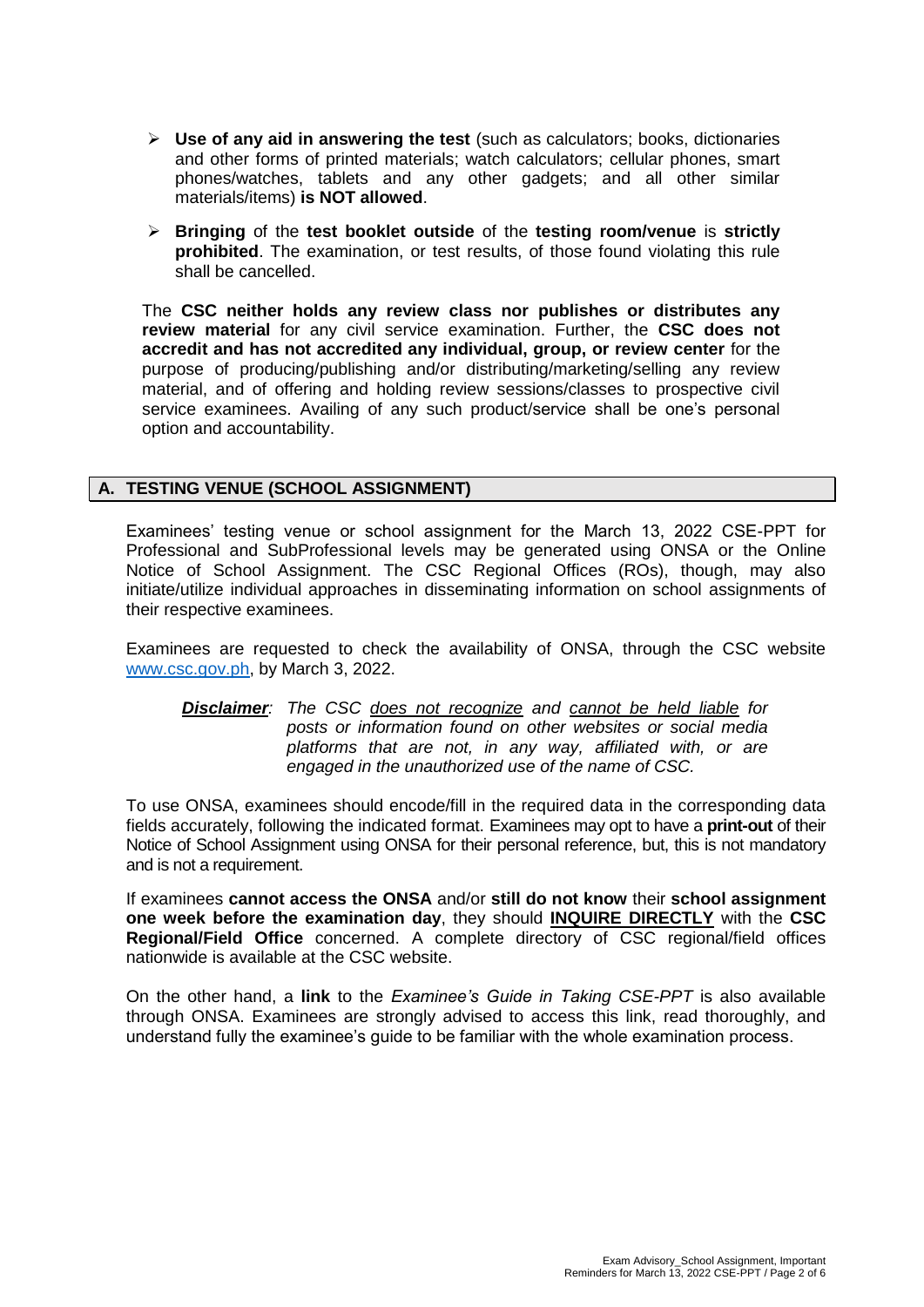### **B. THINGS TO BRING**

- 1. **I.D. CARD (original)** preferably the same I.D. card presented during filing of application. In case of loss or unavailability of the I.D. card presented during filing of application, the examinee must present any of the other accepted I.D. cards for civil service exam (refer to attached list), which is preferably valid (not expired) on exam day.
	- *Note: - Photocopy only of I.D. card, or cellphone photo of I.D., shall not be accepted.*
		- *- All other I.D. cards not included in the list of accepted I.D. cards/documents for civil service exam shall not be accepted.*
		- *- As a last resort, expired I.D. card may be presented for admission on examination day, provided that, the expiry date of the I.D. card is within the preceding months of the year reckoning the date of examination (or from January 1, 2022 to March 12, 2022).*

If I.D. card has no date of birth, examinees should also bring original of Birth Certificate issued by the Philippine Statistics Authority, or the Local Civil Registry.

2. **HEALTH DECLARATION FORM** (pre-accomplished not earlier than one day or within 24 hours prior to exam day)

Examinees are requested to leave the temperature reading blank. The temperature of the examinee will be supplied upon going through thermal scanning at the school/testing venue main entrance on exam day.

- 3. **CERTIFICATE OF CONSENT** *(only if not submitted during filing of application)*
- 4. **VACCINATION CARD** *(for the fully vaccinated)*

The Vaccination Card, or proof of full vaccination (e.g. VaxCert) may come either in original or digital copy (e.g. picture/scanned/downloaded copy stored in cellular phone).

On the other hand, fully vaccinated examinees from local government units (LGUs) requiring RT-PCR<sup>1</sup>/Saliva/Antigen testing shall still undergo said testing within the prescribed period, and bring/present their negative RT-PCR/Saliva/Antigen test result on exam day. This is notwithstanding the testing protocol adopted by CSC wherein the fully vaccinated shall no longer be required to undergo testing.

- 5. **"NEGATIVE" RT-PCR/SALIVA/ANTIGEN TEST RESULT** *(for the partially vaccinated,*  and the unvaccinated, including even the fully vaccinated coming from LGUs requiring *RT-PCR/Saliva/Antigen testing)*
- 6. **BLACK BALL PEN/s** (*Note: Examinees must bring their own ball pen/s. Strictly, no borrowing of ball pen/s shall be allowed to prevent cross-contamination. Only BLACK BALL PEN shall be used in the examination. Pencils and any other kinds of pen such as gel pen, sign pen, fountain pen, friction pen, etc. including other colors of ball pen are not allowed.*)
- 7. **PERSONAL ALCOHOL/HAND SANITIZER** (not more than 100 ml in size)

Also, examinees may opt to bring water in clear/transparent container, and/or candies/biscuits, which shall be inspected by the Room Examiner/Proctor. However, drinking may only be done outside the testing room, one at a time, and only upon the approval of the Room Examiner. Hence, water containers should be placed inside examinees' bag and brought out only when drinking.

l

<sup>1</sup> Reverse Transcription Polymerase Chain Reaction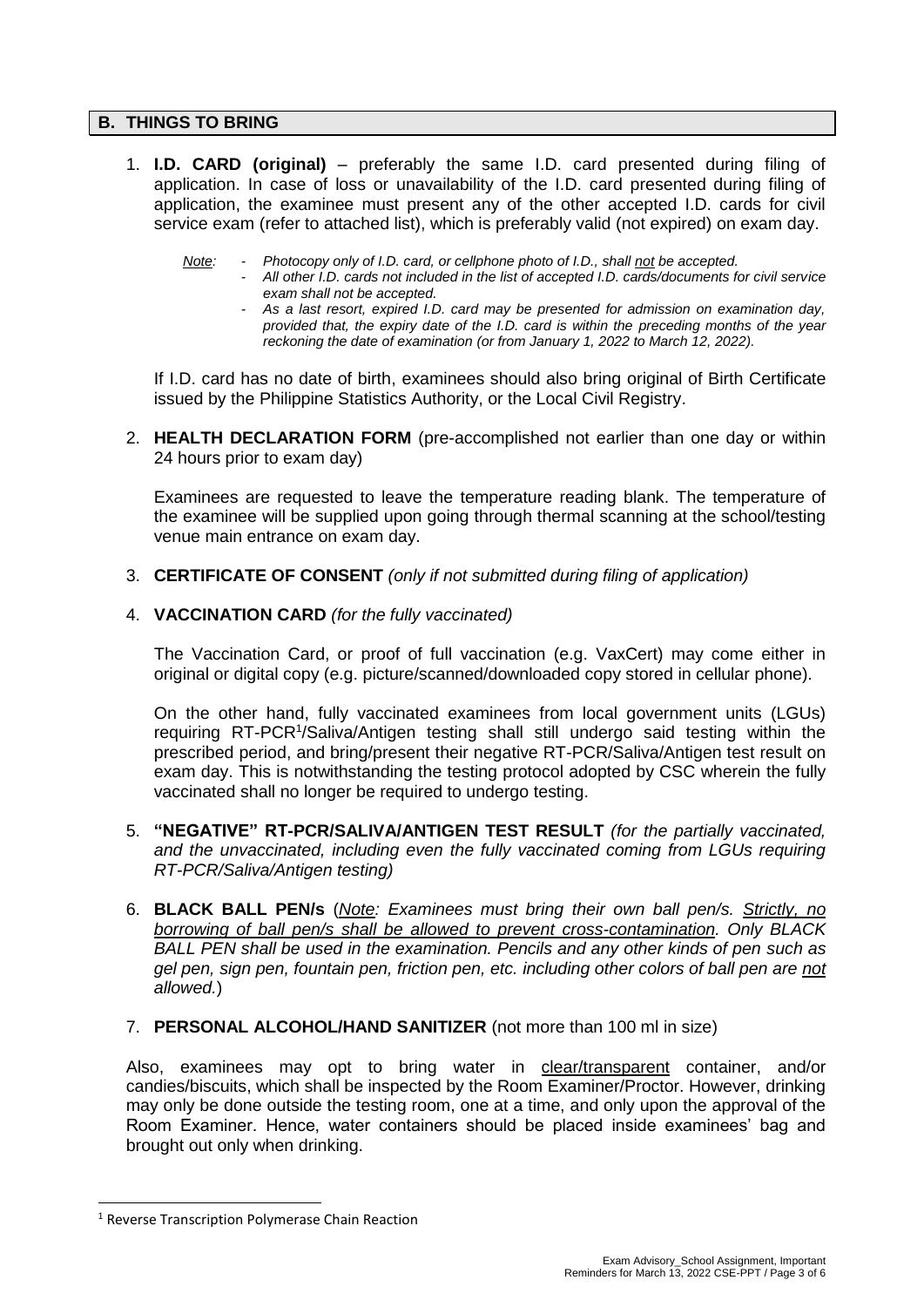#### **C. EXAMINEE'S GUIDE**

The conduct of briefing/orientation for examinees on exam day shall be temporarily lifted in observance of COVID-19 health protocols.

In its place, an Examinee's Guide shall be provided to the examinees approximately a week before exam day through a link accessible in the ONSA, or as feasible via e-mail. It shall contain comprehensive information on the conduct of the examination to include guidelines and procedures to be observed before exam day, on exam day, after exam day, and other concerns.

The Examinee's Guide shall serve as the orientation/briefing material of examinees regarding the conduct of the examination. As such, it shall be the responsibility of the examinees to access, read thoroughly, and fully understand the Examinee's Guide.

#### **C. SCOPE OF EXAMINATION AND OTHER INFORMATION**

| <b>Professional Level</b>                                                                                                                                                                      | <b>SubProfessional Level</b>                                        |  |
|------------------------------------------------------------------------------------------------------------------------------------------------------------------------------------------------|---------------------------------------------------------------------|--|
| In English and Filipino:                                                                                                                                                                       | In English and Filipino:                                            |  |
| $\triangleright$ Verbal ability                                                                                                                                                                | $\triangleright$ Verbal ability                                     |  |
| • Vocabulary                                                                                                                                                                                   | ■ Vocabulary                                                        |  |
| - Word meaning                                                                                                                                                                                 | - Word meaning                                                      |  |
| - Sentence completion                                                                                                                                                                          | - Sentence completion                                               |  |
| • Grammar & correct usage                                                                                                                                                                      | Grammar & correct usage                                             |  |
| - Error recognition                                                                                                                                                                            | - Error recognition                                                 |  |
| - Sentence structure                                                                                                                                                                           | - Sentence structure                                                |  |
| • Correct/logical reasoning of thought processes                                                                                                                                               | • Correct/logical reasoning of thought processes                    |  |
| - Paragraph organization                                                                                                                                                                       | - Paragraph organization                                            |  |
| - Reading comprehension                                                                                                                                                                        | - Reading comprehension                                             |  |
| $\triangleright$ Numerical ability                                                                                                                                                             | $\triangleright$ Numerical ability                                  |  |
| • Number sequence                                                                                                                                                                              | • Number sequence                                                   |  |
| <b>Basic operation</b>                                                                                                                                                                         | <b>Basic operation</b>                                              |  |
| - Word problem                                                                                                                                                                                 | • Word problem                                                      |  |
| $\triangleright$ Analytical ability<br>- Word analogy<br>• Logical reasoning<br>- Identifying assumption<br>Drawing conclusion<br>Logic<br>Data interpretation<br>$\qquad \qquad \blacksquare$ | <b>Clerical Ability</b><br>➤<br>$\blacksquare$ filing<br>• spelling |  |

#### **1. Scope of Examination**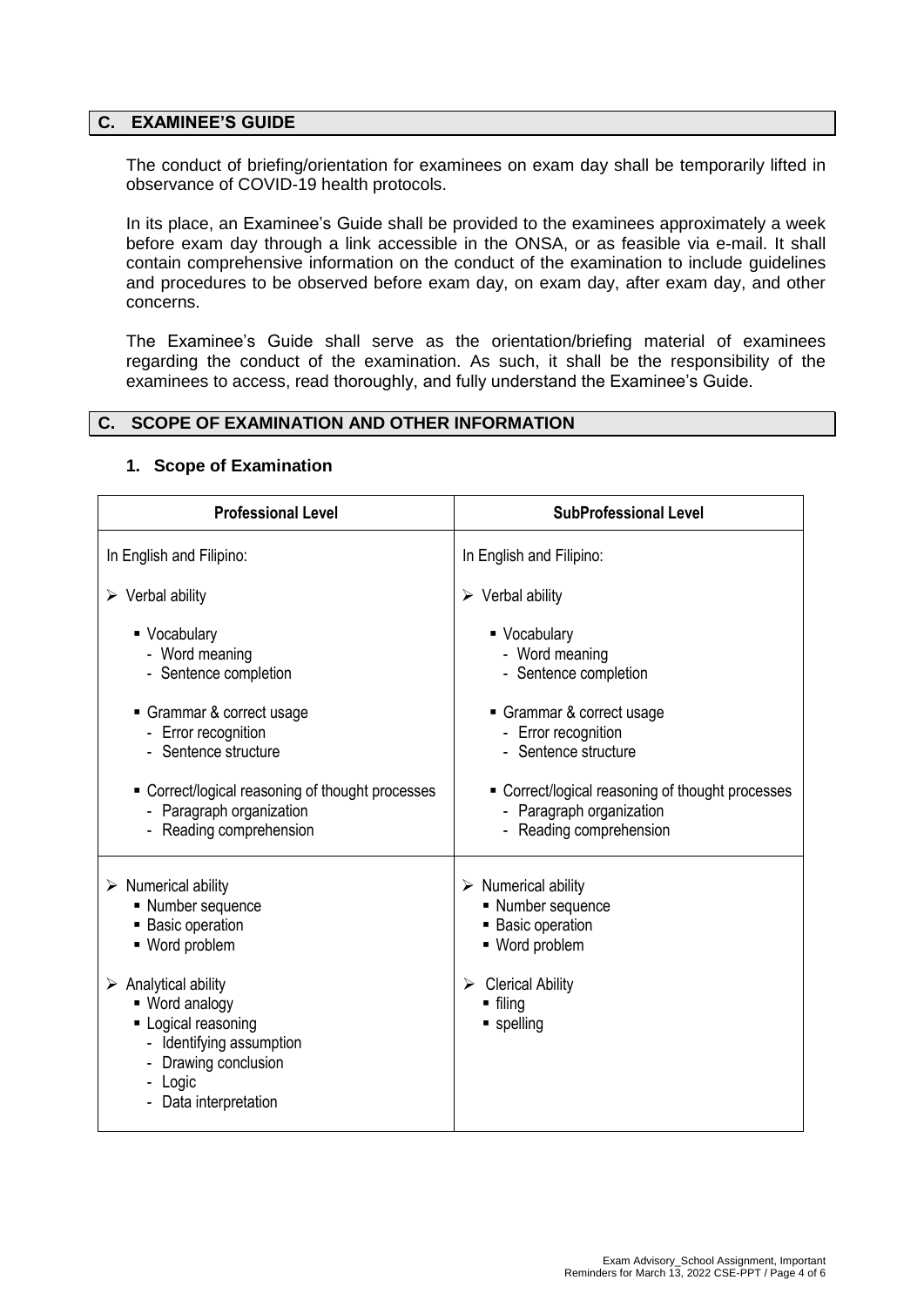| <b>SubProfessional Level</b><br><b>Professional Level</b> |
|-----------------------------------------------------------|
|-----------------------------------------------------------|

General information items on the following:

- ◆ Philippine Constitution;
- Code of Conduct and Ethical Standards for Public Officials and Employees (R.A. 6713);
- Peace and Human Rights Issues and Concepts; and
- ◆ Environment Management and Protection

## **2. Other Information**

| <b>Reference</b>                                                                                                                                     |                    | <b>Professional Level</b> | <b>SubProfessional Level</b> |
|------------------------------------------------------------------------------------------------------------------------------------------------------|--------------------|---------------------------|------------------------------|
| No. of Test Items                                                                                                                                    | <b>Test Proper</b> | 150                       | 145                          |
|                                                                                                                                                      | EDQ*               | 20                        | 20                           |
| <b>Time Limit</b>                                                                                                                                    |                    | 3 hours, 10 minutes       | 2 hours, 40 minutes          |
| <b>Test Proper</b>                                                                                                                                   |                    | 8 a.m. to 11:10 a.m.      | 8 a.m. to 10:40 a.m.         |
| Time Required for Pre and Post<br>Approximately one hour before and one hour after the test<br><b>Examination Activities/Documentation</b><br>proper |                    |                           |                              |

\*Examinee Descriptive Questionnaire, pertaining to personal data of examinees

Please be guided accordingly.

March 1, 2022

/ead/CCB/svf/masfm.022822 \\Exam Advisory\_2022-0313 CSE-PPT School Assignment,reminders\_a.doc